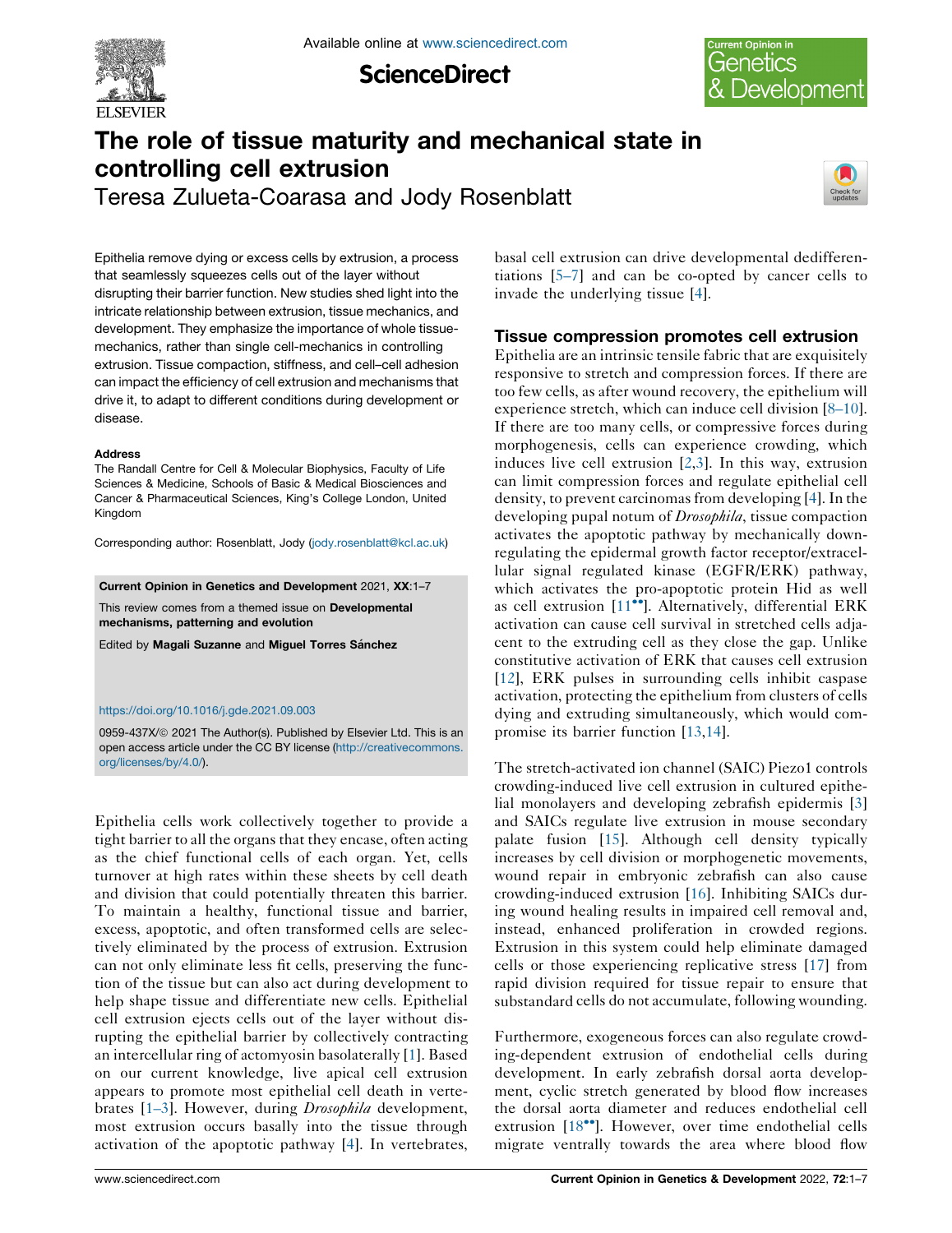<span id="page-1-0"></span>causes greater deformation, increasing cell density and causing cell extrusion. Importantly, a loss of function mutation in polycystic kidney disease 2 ( pkd2), a mechanosensitive channel, increases cell extrusions in this ventral convergence zone, indicating that Pkd2 prevents endothelial cell extrusion in the dorsal aorta, in contrast to Piezo1's role in promoting it in epithelia [[3\]](#page-4-0).

Another SAIC, TRPC1, promotes extrusion by polarizing neighbouring cells towards a cell fated to extrude. Here, a calcium wave initiates from  $\text{Ras}^{\text{V12}}$ -transformed cells and travels to surrounding cells in both cultured MDCK monolayers and zebrafish embryonic epidermis [\[19\]](#page-5-0). TRPC1 then activates calcium waves in neighbouring cells to promote actin polymerization necessary to extrude the cell. It is not yet clear if TRPC1 is activated by stretch in response to the extruding cell contracting or by propagation of the initial calcium wave via gap-junction and IP3 receptor activation. Yet, this work highlights how a network of SAICs collaborate to successfully extrude a cell. While all these systems appear to use different signaling processes to trigger extrusion in response to compression, they all appear to act through calcium waves, suggesting a conserved pathway throughout species. Additionally, on a single cell level, compression tends to promote cell extrusion and death whereas stretch promotes cell migration and survival.

#### Tissue-level intercellular tension regulates extrusion rates

Given that compression promotes cell extrusion, the stiffness of a given tissue can play an important role in regulating overall rates of extrusion. Recent studies suggest that increasing overall stiffness by expressing a constitutively active Rock kinase reduces cell extrusion in flies [[20\]](#page-5-0), whereas reducing it in fish embryos by inducing extensive apoptosis enhances extrusion rates [\[21](#page-5-0),[22\]](#page-5-0). By contrast, cells within the midline of *Drosophila* pupal abdomen preferentially extrude as epithelial cortical tension increases, measured by recoil from laser ablation  $[23^{\bullet\bullet}]$  $[23^{\bullet\bullet}]$ . Here, caspase activation promotes cortical tension but is not sufficient to drive this change, as blocking caspase activity with P35 expression significantly reduces interfacial tension, but inducing apoptosis with *reaper* expression does not increase it. The findings that higher tissue tension promote apoptotic extrusion in

#### Figure 1



#### The mechanical properties of the tissue influence the extrusion mode.

Apical cell extrusion (ACE) can be driven by basal lamellipodia crawling (left) or basal actomyosin cable contraction (centre-left). The switch between extrusion modes is mediated by cell density [[27\]](#page-5-0) and cell-cell junction strength [\[29](#page-5-0)\*], with cells at higher densities and with stronger junctions extruding by cable contraction. Basal cell extrusion (BCE) can occur through the contraction of an apical cortical actomyosin ring (centre-right) or by medioapical actomyosin contraction (right). In Drosophila development the change in extrusion mode correlates with changes in cell adhesion and interfacial tension [[23](#page-5-0)\*], with cells extruding by medioapical contraction when tension increases, and E-cadherin levels decrease.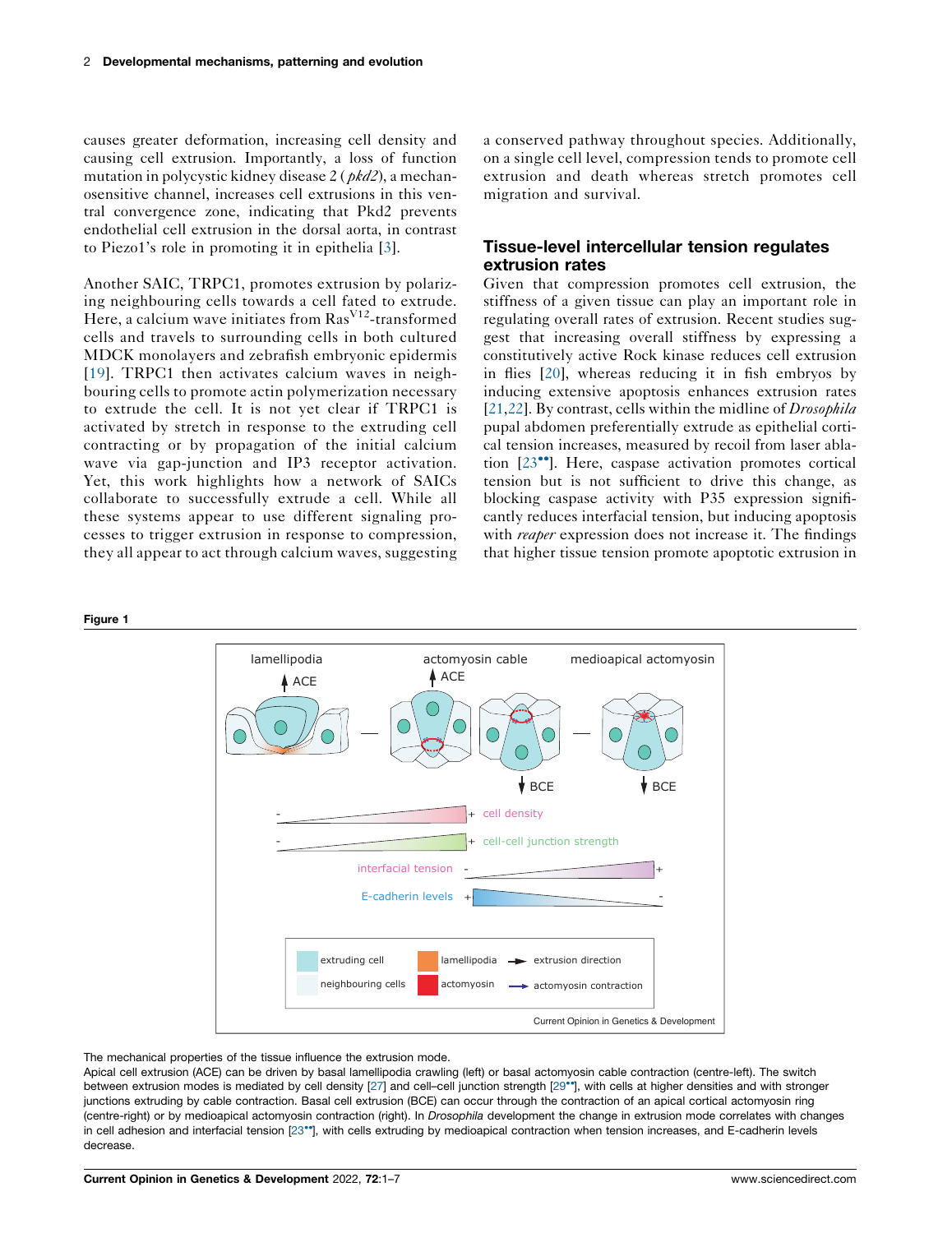some cases but decrease it in other cases suggest that other factors are at play.

Tissue-level contractile tension modulation is also important for live cell extrusion, which promotes most epithelial cell death in vertebrates. Recent work shows that high cortical tension within the monolayer prevents apical oncogenic cell extrusion of H-Ras<sup>V12</sup> cells  $[24\bullet]$  $[24\bullet]$  $[24\bullet]$ . Healthy cells can sense and extrude neighbouring H-Ras<sup>V12</sup> cells from the epithelium through a cell-competition-driven process termed epithelial defence against cancer (EDAC) [\[25](#page-5-0)]. Here, depletion of caveolin-1 increases the phospholipid Ptdlns $(4,5)P_2$  within the plasma membrane that, in turn, recruits the formin FMNL2 promoting actin polymerization and cell contractility. Notably, caveolardependent tension regulation is only necessary in the wild type cells neighbouring  $H-Ras<sup>V12</sup>$  cells, rather than in the mutant cells themselves, showing the importance of differential regulation of tensions to allow extrusion.

## Different actomyosin structures mediate cell extrusion

Depending on the state of the epithelium, actomyosin contraction can adapt to ensure a defective cell is eliminated by extrusion. Typically, cortical actomyosin first contracts apically within the extruding cell [[1](#page-4-0)[,26](#page-5-0)] followed by basolateral contraction of an intercellular network of actomyosin cables in the surrounding cells that act together to squeeze a cell out apically [\(Figure](#page-1-0) 1) [\[1](#page-4-0)]. Neighbouring cells can also send actin protrusions beneath the extruding cell to expel it and seal the epithelium, in conjunction with the contractile cable or in the absence of it ([Figure](#page-1-0) 1) [\[27](#page-5-0),[28\]](#page-5-0). The mode of extrusion used depends on the strength of cell–cell versus cell-matrix adhesion  $[29^{\bullet\bullet}]$  $[29^{\bullet\bullet}]$  $[29^{\bullet\bullet}]$ . Interestingly, knocking-down  $\alpha$ -catenin, the linker between the adherens junctions and the actin cortex, reduces cell–cell interfacial tension, promoting cell extrusion via basal protrusions [\(Figure](#page-1-0) 1). Conversely, expressing a form of  $\alpha$ -catenin that constitutively recruits vinculin, reinforces actin at the cell cortex and shifts extrusion towards the actomyosin contractile mechanism. In this way, epithelial cell density can regulate the mode of cell extrusion in cultured cells, with cells grown in low densities, having higher attachments to matrix being extruded through basal protrusions, and those at higher densities with greater cell–cell than cell-matrix adhesions promoting canonical contractile extrusions ([Figure](#page-1-0) 1) [\[27](#page-5-0)]. Because intact, mature epithelial tissues in vivo typically have stronger cell–cell adhesions, the basal cell protrusion extrusion mechanism may be reserved for situations where epithelia are not yet mature or are recovering from wounds.

In *Drosophila*, different extrusion mechanisms may be employed depending on the state of the tissue during development. In fly development, pulsed medioapical actomyosin contraction may help reduce the apical cell

surface extrusion to promote extrusion ([Figure](#page-1-0) 1) [[30–32\]](#page-5-0). In pupae, two different mechanisms drive extrusion in separate abdominal epidermal cell populations  $[23\bullet]$  $[23\bullet]$  $[23\bullet]$ . At early stages of pupal development, an extrusion mechanism that depends on cortical actomyosin contraction removes apoptotic epithelial cells at the border of histoblast nests  $[23^{\bullet\bullet}, 33]$  $[23^{\bullet\bullet}, 33]$  $[23^{\bullet\bullet}, 33]$ . Later, however, epithelial cells near the fly midline extrude by combined contraction of cortical and medial actomyosin networks  $[23\text{''}']$  $[23\text{''}']$ . The shift in which extrusion mechanisms is used could depend on whether the extruding cells are taller than the cells that replace them, differential signalling, or tissue maturity at different stages of development. Supporting the latter idea, embryonic wound repair in Drosophila occurs through medial actomyosin contraction within the wounded cell at early stages of development, but by a supracellular actomyosin cable at later stages [[34\]](#page-5-0). How could tissue maturity affect the mode of epithelial gap closure? In the case of the fly pupal abdomen, cortical tension increases significantly as the larva develops  $[23\cdot$  $[23\cdot$  $[23\cdot$ <sup>\*</sup>, while the levels of E-cadherin at cell–cell junctions decrease [\(Figure](#page-1-0) 1)  $[23^{\bullet\bullet}, 35^{\bullet\bullet}]$  $[23^{\bullet\bullet}, 35^{\bullet\bullet}]$  $[23^{\bullet\bullet}, 35^{\bullet\bullet}]$ . Because interfacial tension depends on cell–cell adhesion and the contractile cortex, the mechanical context may dictate constriction modes during extrusion.

## Cell–cell junctional remodelling during extrusion

Apart from their role in regulating tissue tension, adherens junctions are important to ensure efficient cell ejection and tissue integrity upon extrusion. Cell–cell and cell-matrix interactions must be tightly orchestrated to allow adhesion between new neighbors once a cell exits. During apoptotic cell extrusion in the fly pupa, the levels of adherens junction molecules decrease in a caspase-3 dependent manner, once actomyosin contraction begins ([Figure](#page-3-0) 2) [\[33](#page-5-0)]. Cell–cell adhesion downregulation around the extruding cells promotes efficient cell removal, but it is not necessary for this process as embryos expressing the caspase inhibitor p35, which blocks Ecadherin downregulation, reduces but does not prevent extrusion. E-cadherin endocytosis in transformed cells and their neighbours is important for cancer cell removal via EDAC, suggesting that reducing cell–cell junctions helps enable extrusion [\[36](#page-5-0)]. In cells in culture and zebrafish embryos, transient tension release around extruding cells upon apoptotic injury activates Src kinases[\(Figure](#page-3-0) 2) [[37](#page-5-0)]. In turn, Src activation reduces  $\alpha$ -catenin and vinculin at cell interfaces perpendicular to the extruding cell to reduce interfacial tension and enable neighbouring cell elongation that will cover the space created by the cell's exit.

While reducing cell–cell adhesions helps a cell detach, there is a growing body of evidence that E-cadherin is necessary for efficient extrusion in all systems. E-cadherin is required for extrusion, acting as a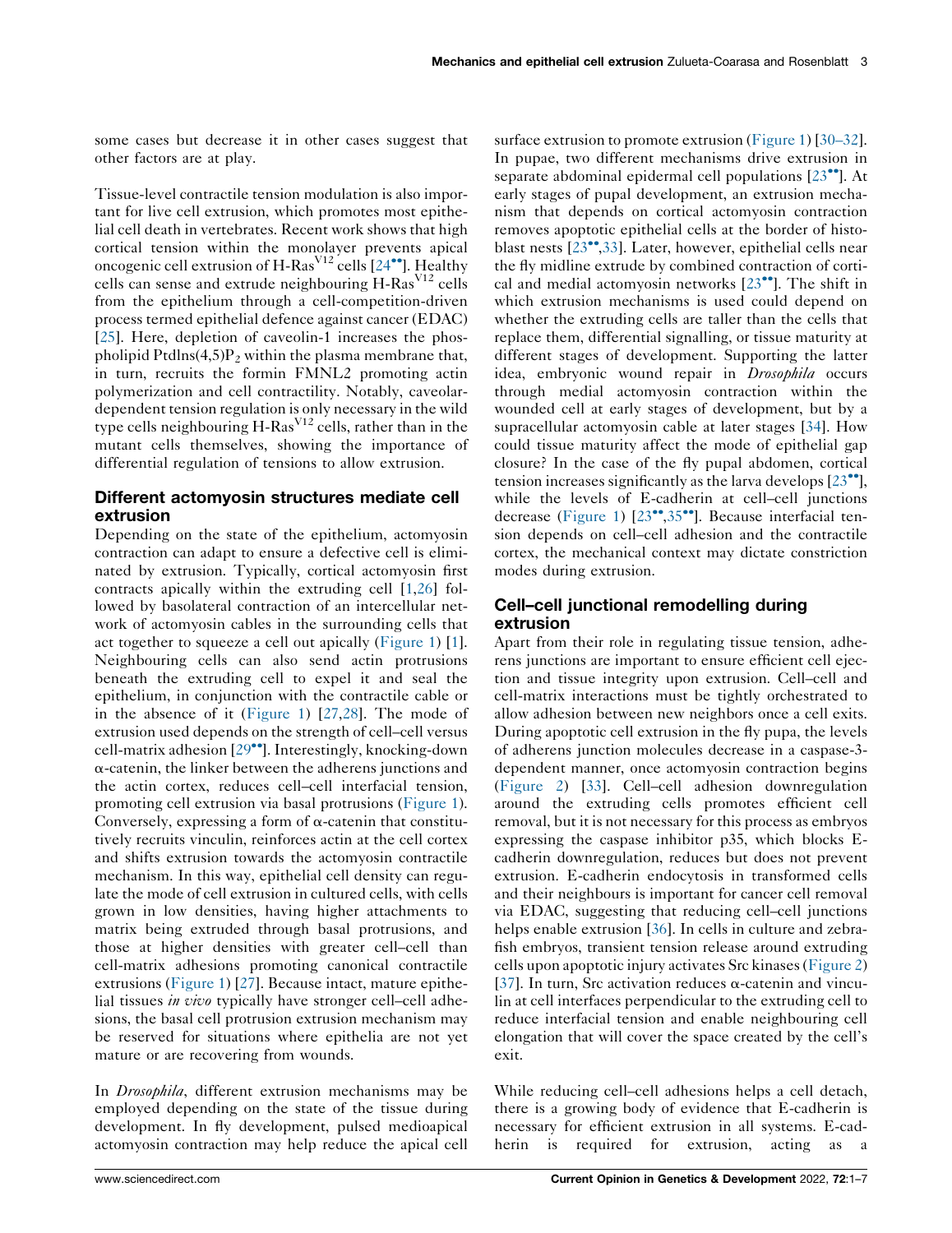

<span id="page-3-0"></span>Figure 2

Adherens junctions remodelling and roles during apoptotic cell extrusion.

Cells neighbouring and an extruding cell relax immediately, inducing the mechanosensitive activation of the Src family kinases at interfaces perpendicular to the extruding cell [\[37](#page-5-0)]. In turn, Src downregulates cadherins in these junctions promoting interface relaxation (centre-left). Then, contractility is increased in the apoptotic cell which promotes RhoA activation at the border between the apoptotic and neighbouring cells in an Ecadherin mechanosensitive manner [[28\]](#page-5-0) (centre-right). E-cadherin is also responsible to recruit Coronin1B to these interfaces, resulting in actin bundling [\[38](#page-5-0)]. Endocytosis reduces caspase activation, while caspases and E-cadherin mutually supress each other in a positive feedback loop [[33,35](#page-5-0)<sup>\*</sup>]. All together, these interactions result in competent cell extrusion, where the interfaces around the apoptotic cell efficiently contract, while the perpendicular ones can elongate permitting gap closure without losing barrier function (right, blue arrows).

mechanotransductor to stimulate RhoA activity in the neighbouring cells in response to contractility within the extruding cell (Figure 2) [[28\]](#page-5-0). E-cadherin is also important for F-actin organisation and contraction at the border between the extruding and the neighbouring cells [\[38](#page-5-0)] and to transmit forces and ensure barrier function in the surrounding tissue [[39\]](#page-5-0) (Figure 2). Similarly, delaminating cells maintain strong cell–cell adhesions with their neighbours until they get extruded from fly leg imaginal disk epithelia [[40,41](#page-6-0)]. Interestingly, the classic epithelial to mesenchymal transcription factor Snail was recently found to promote basal cell extrusion from monolayers while retaining E-cadherin [\[42](#page-6-0)], a

departure from the view that E-cadherins are transcriptionally downregulated before invasion and trans-differentiation. Finally, mathematical modelling suggests that the relative apicobasal levels of adhesion and contraction regulate the direction of extrusion [[43\]](#page-6-0).

How might cell extrusion simultaneously require cell–cell junctions and their downregulation? One possible way to interpret these seemingly opposing findings is that extrusion intrinsically needs cells connected within a monolayer or cells would just detach with no ability to preserve the functional barrier paramount to an epithelium. However, cells that are less adherent or weaker within the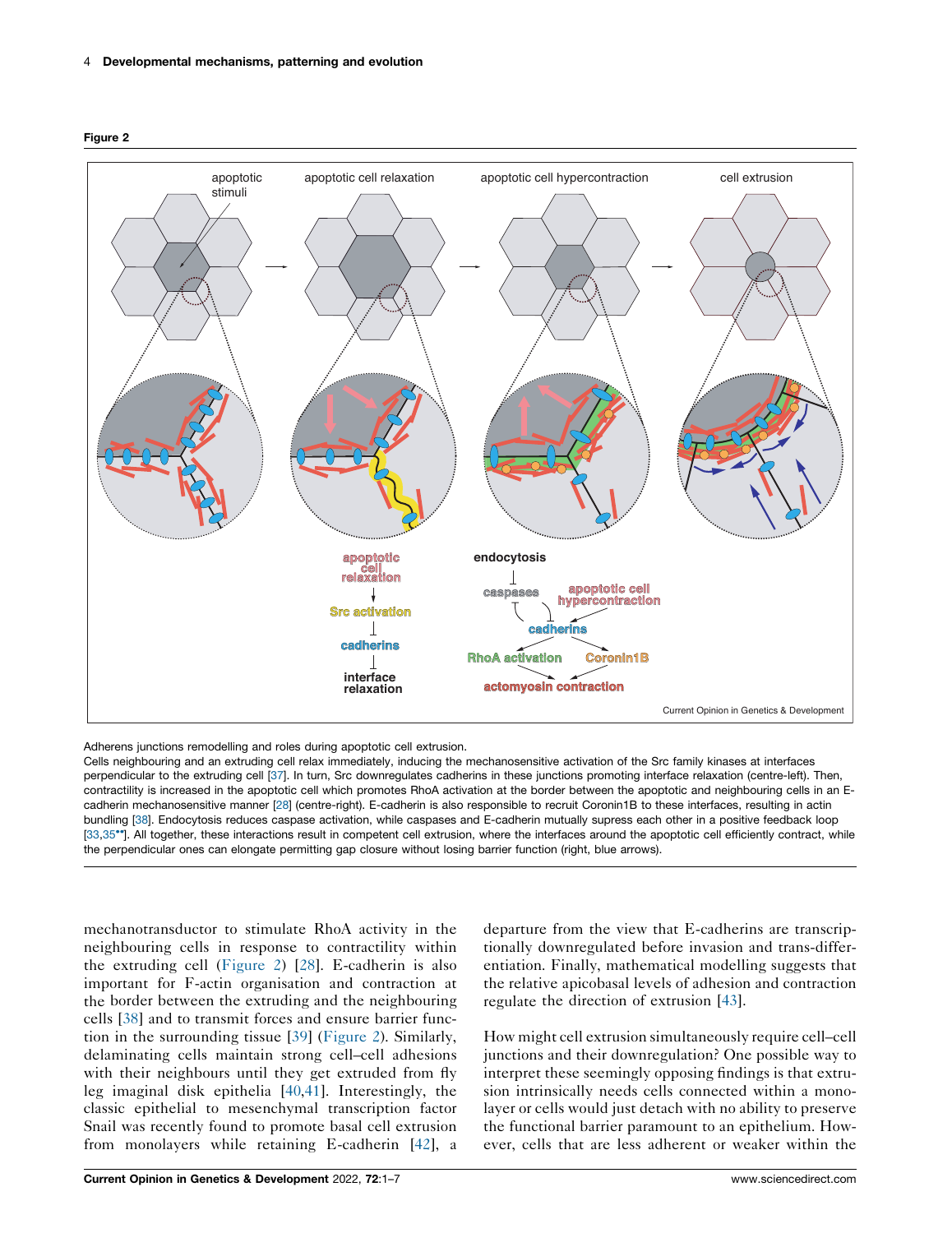<span id="page-4-0"></span>tightly woven fabric of a monolayer could make them more primed to extrude. Ultimately, cells with very tight contacts will have to loosen them, to enable their removal. Clearly more studies will help resolve this apparent contradiction.

One possible mechanism for controlling cell–cell junctions during extrusion is endocytosis. However, Hoshika et al. found, counterintuitively, that in *Drosophila* pupae, reduced endocytosis surprisingly leads to decreased Ecadherin and increases extrusion  $[35\text{''}']$  $[35\text{''}']$ . The reduced Ecadherin presumably results from caspase-dependent degradation [[33\]](#page-5-0). Here, because endocytosis reduces caspase activity, reduced endocytosis actually leads to reduced cadherin levels and increased caspase activation that would promote cell extrusion. Because E-cadherin and caspases mutually repress each other [\(Figure](#page-3-0) 2), both endocytosis and E-cadherin may play a protective role against apoptotic cell elimination in this system. Of course, it will be interesting to learn the role of Ecadherin regulation without the impact of caspases on live, apical extrusions that dominate in vertebrates.

Presumably other cell–cell junction components must be similarly regulated during extrusion. Septate junctions, the functional equivalent of tight junctions in *Drosophila*, remain intact during extrusion [\[33](#page-5-0)] as do desmosomal junctions [[44\]](#page-6-0). Depletion of the desmosomal component desmoplakin results in disruption of the actomyosin ring around the extruding cell and failed extrusion. Downregulation of the tight junction component Claudin6, promotes increased apical extrusion of cells in the Xenopus otic region reducing the otocyst size [[45\]](#page-6-0). Thus, more work will determine how adherens and other junctional complexes are choreographed during both apical and basal cell extrusions.

## Shaping development

The connection between tissue mechanics and cell extrusion is important in several morphogenetic processes, not only to eliminate unfit or extraembryonic cells but also to generate new shapes and tissues. For example, recent work in the developing zebrafish heart shows that proliferation and overcrowding in the myocardium results in tension heterogeneities with some cardiomyocytes expressing higher levels of apical actomyosin [\[46](#page-6-0)]. As a result, the hypercontractile cardiomyocytes delaminate from the myocardium to help shape the tissue from a monolayer to a complex three-dimensional structure.

Similarly, cells in the dorsal pericardium experience overcrowding due to cell proliferation and migration towards the midline [\[47](#page-6-0)]. Consequently, cells are completely extruded from the tissue, creating a cluster of cells that will eventually give rise to the epicardium. Although most live extruding cells die due to lack of survival signals [3], these proepicardial cells are washed away by heartbeat-

derived fluid flow to the pericardial cavity where they survive and contribute to morphogenesis. Notably, forces generated during extrusion can drive shape changes like the tissue folding of the *Drosophila* leg imaginal disks [[40\]](#page-6-0). These results show that mechanical forces affect extrusion which, in turn, impact shape changes and cell fates.

Recent investigations have highlighted the impact of mechanics on extrusion during development. These findings have underscored the plastic nature of epithelia and how they cope with unwanted cells in different mechanical environments. Future work will need to address what regulates the mechanics that drive not only apoptotic cell extrusion but also live cell extrusion, which drives most epithelial cell death.

## Conflict of interest statement

Nothing declared.

## Acknowledgements

An EMBO Long-Term Fellowship (ALTF 1130-2018) and a Marie Sklodowska-Curie European Union Horizon 2020 research and innovation grant (840767) funded T.Z.-C. A King's College start-up grant, Academy of Medical Sciences Professorship (APR2\1007), and a Wellcome Trust Investigator Award (221908/Z/20/Z) funded JR.

#### References and recommended reading

Papers of particular interest, published within the period of review, have been highlighted as:

- •• of outstanding interest
- 1. [Rosenblatt](http://refhub.elsevier.com/S0959-437X(21)00109-X/sbref0005) J, Raff MC, Cramer LP: An epithelial cell destined for apoptosis signals its [neighbors](http://refhub.elsevier.com/S0959-437X(21)00109-X/sbref0005) to extrude it by an actin- and [myosin-dependent](http://refhub.elsevier.com/S0959-437X(21)00109-X/sbref0005) mechanism. Curr Biol 2001, 11:1847-1857.
- 2. Marinari E, Mehonic A, Curran S, Gale J, Duke T, Baum B: [Live-cell](http://refhub.elsevier.com/S0959-437X(21)00109-X/sbref0010) delamination [counterbalances](http://refhub.elsevier.com/S0959-437X(21)00109-X/sbref0010) epithelial growth to limit tissue [overcrowding](http://refhub.elsevier.com/S0959-437X(21)00109-X/sbref0010). Nature 2012, 484:542-545.
- 3. [Eisenhoffer](http://refhub.elsevier.com/S0959-437X(21)00109-X/sbref0015) GT, Loftus PD, Yoshigi M, Otsuna H, Chien CB, Morcos PA, [Rosenblatt](http://refhub.elsevier.com/S0959-437X(21)00109-X/sbref0015) J: Crowding induces live cell extrusion to maintain [homeostatic](http://refhub.elsevier.com/S0959-437X(21)00109-X/sbref0015) cell numbers in epithelia. Nature 2012, 484[:546-549.](http://refhub.elsevier.com/S0959-437X(21)00109-X/sbref0015)
- 4. Gudipaty SA, [Rosenblatt](http://refhub.elsevier.com/S0959-437X(21)00109-X/sbref0020) J: Epithelial cell extrusion: pathways and [pathologies](http://refhub.elsevier.com/S0959-437X(21)00109-X/sbref0020). Semin Cell Dev Biol 2017, 67:132-140.
- 5. Thiery JP, Acloque H, Huang RY, Nieto MA: [Epithelial](http://refhub.elsevier.com/S0959-437X(21)00109-X/sbref0025)[mesenchymal](http://refhub.elsevier.com/S0959-437X(21)00109-X/sbref0025) transitions in development and disease. Cell 2009, 139[:871-890.](http://refhub.elsevier.com/S0959-437X(21)00109-X/sbref0025)
- 6. Theveneau E, Mayor R: Neural crest [delamination](http://refhub.elsevier.com/S0959-437X(21)00109-X/sbref0030) and migration: from [epithelium-to-mesenchyme](http://refhub.elsevier.com/S0959-437X(21)00109-X/sbref0030) transition to collective cell [migration](http://refhub.elsevier.com/S0959-437X(21)00109-X/sbref0030). Dev Biol 2012, 366:34-54.
- 7. Font-Noguera M, Montemurro M, Benassayag C, Monier B, Suzanne M: Getting started for migration: a focus on EMT cellular dynamics and mechanics in developmental models. Cells Dev 2021, 7:203717 [http://dx.doi.org/10.1016/j.](http://dx.doi.org/10.1016/j.cdev.2021.203717) [cdev.2021.203717](http://dx.doi.org/10.1016/j.cdev.2021.203717).
- 8. [Benham-Pyle](http://refhub.elsevier.com/S0959-437X(21)00109-X/sbref0040) BW, Pruitt BL, Nelson WJ: Cell adhesion. Mechanical strain induces [E-cadherin-dependent](http://refhub.elsevier.com/S0959-437X(21)00109-X/sbref0040) Yap1 and [beta-catenin](http://refhub.elsevier.com/S0959-437X(21)00109-X/sbref0040) activation to drive cell cycle entry. Science 2015, 348[:1024-1027.](http://refhub.elsevier.com/S0959-437X(21)00109-X/sbref0040)
- 9. Gudipaty SA, [Lindblom](http://refhub.elsevier.com/S0959-437X(21)00109-X/sbref0045) J, Loftus PD, Redd MJ, Edes K, Davey CF, [Krishnegowda](http://refhub.elsevier.com/S0959-437X(21)00109-X/sbref0045) V, Rosenblatt J: Mechanical stretch triggers rapid [epithelial](http://refhub.elsevier.com/S0959-437X(21)00109-X/sbref0045) cell division through Piezo1. Nature 2017, 543[:118-121.](http://refhub.elsevier.com/S0959-437X(21)00109-X/sbref0045)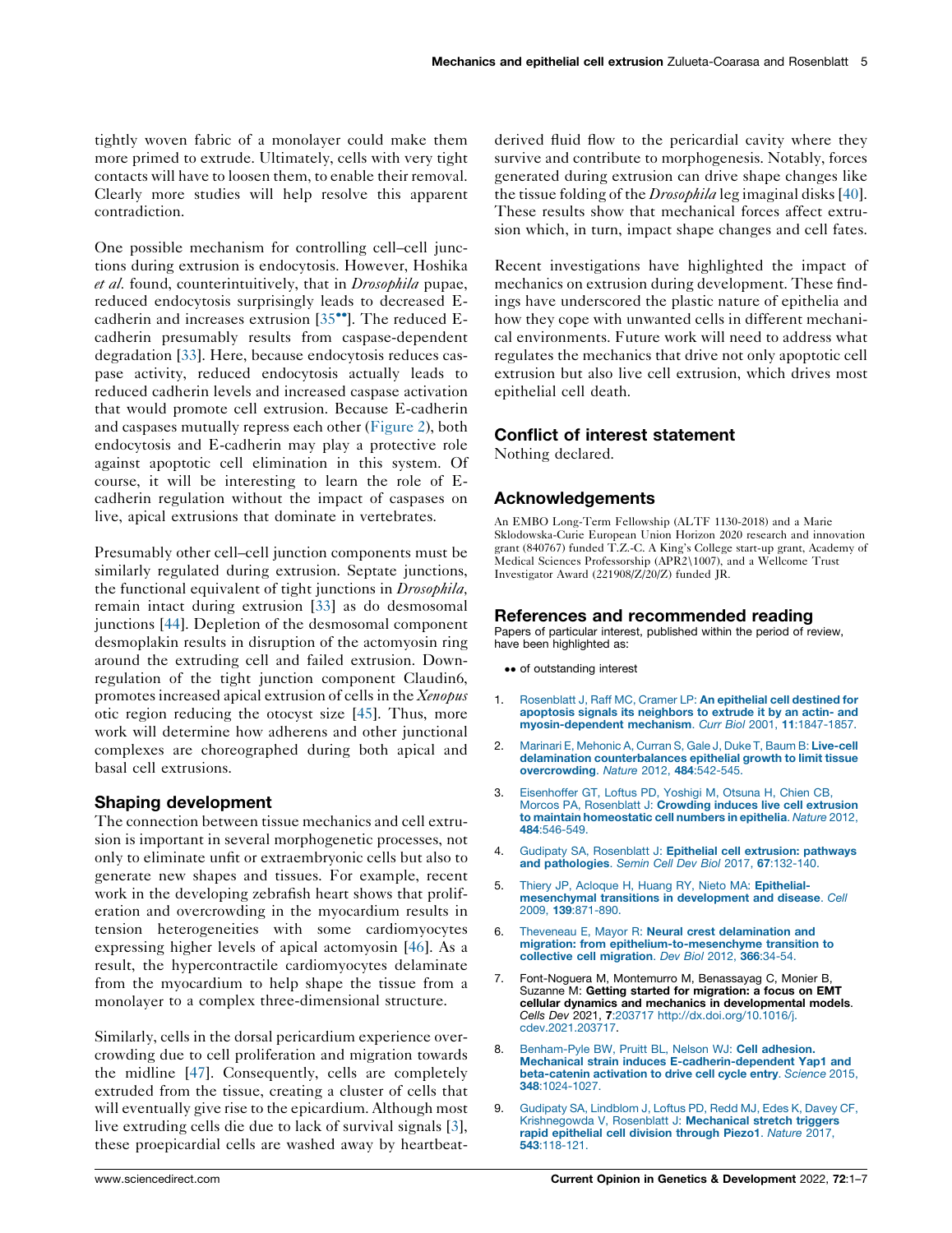- <span id="page-5-0"></span>10. Dupont S, Morsut L, Aragona M, Enzo E, Giulitti S, [Cordenonsi](http://refhub.elsevier.com/S0959-437X(21)00109-X/sbref0050) M, [Zanconato](http://refhub.elsevier.com/S0959-437X(21)00109-X/sbref0050) F, Le Digabel J, Forcato M, Bicciato S et al.: Role of YAP/TAZ in [mechanotransduction](http://refhub.elsevier.com/S0959-437X(21)00109-X/sbref0050). Nature 2011, 474:179-183.
- 11. Moreno E, Valon L, Levillayer F, Levayer R: Competition for space induces cell elimination through compaction-driven ERK
- $\ddot{\phantom{0}}$ downregulation. Curr Biol 2019, 29:23-34.e8 [http://dx.doi.org/](http://dx.doi.org/10.1016/j.cub.2018.11.007) [10.1016/j.cub.2018.11.007](http://dx.doi.org/10.1016/j.cub.2018.11.007) Epub 2018 Dec 13. PMID: 30554899; PMCID: PMC6331351

This paper identifies blood flow and the SAIC Pkd2 as regulators of cell extrusion in the zebrafish developing dorsal aorta. Cyclic stretch caused by blood flow prevents excessive extrusion allowing the diameter of the dorsal aorta to increase over time. At the same time, Pkd2 limits extrusion in crowded areas of the vessel to maintain endothelial cells within the tissue.

- 12. Aikin TJ, [Peterson](http://refhub.elsevier.com/S0959-437X(21)00109-X/sbref0060) AF, Pokrass MJ, Clark HR, Regot S: MAPK activity dynamics regulate non-cell [autonomous](http://refhub.elsevier.com/S0959-437X(21)00109-X/sbref0060) effects of oncogene [expression](http://refhub.elsevier.com/S0959-437X(21)00109-X/sbref0060). eLife 2020, 9.
- 13. Valon L, Davidovic A, Levillayer F, Villars A, Chouly M, Cerqueira-Campos F, Levayer R: Robustness of epithelial sealing is an emerging property of local ERK feedback driven by cell elimination. Dev Cell 2021, 56:1700-1711 [http://dx.doi.org/](http://dx.doi.org/10.1016/j.devcel.2021.05.006) [10.1016/j.devcel.2021.05.006.](http://dx.doi.org/10.1016/j.devcel.2021.05.006)
- 14. Gagliardi PA, [Dobrzynski](http://refhub.elsevier.com/S0959-437X(21)00109-X/sbref0070) M, Jacques MA, Dessauges C, Ender P,<br>Blum Y, Hughes RM, Cohen AR, Pertz O: [Collective](http://refhub.elsevier.com/S0959-437X(21)00109-X/sbref0070) ERK/Akt<br>activity waves orchestrate epithelial [homeostasis](http://refhub.elsevier.com/S0959-437X(21)00109-X/sbref0070) by driving [apoptosis-induced](http://refhub.elsevier.com/S0959-437X(21)00109-X/sbref0070) survival. Dev Cell 2021.
- 15. Kim S, Lewis AE, Singh V, Ma X, [Adelstein](http://refhub.elsevier.com/S0959-437X(21)00109-X/sbref0075) R, Bush JO: [Convergence](http://refhub.elsevier.com/S0959-437X(21)00109-X/sbref0075) and extrusion are required for normal fusion of the [mammalian](http://refhub.elsevier.com/S0959-437X(21)00109-X/sbref0075) secondary palate. PLoS Biol 2015, 13: [e1002122.](http://refhub.elsevier.com/S0959-437X(21)00109-X/sbref0075)
- 16. Franco JJ, Atieh Y, Bryan CD, Kwan KM, [Eisenhoffer](http://refhub.elsevier.com/S0959-437X(21)00109-X/sbref0080) GT: Cellular<br>crowding influences extrusion and [proliferation](http://refhub.elsevier.com/S0959-437X(21)00109-X/sbref0080) to facilitate epithelial tissue repair. Mol Biol Cell 2019, 30[:1890-1899.](http://refhub.elsevier.com/S0959-437X(21)00109-X/sbref0080)
- 17. Dwivedi VK, [Pardo-Pastor](http://refhub.elsevier.com/S0959-437X(21)00109-X/sbref0085) C, Droste R, Kong JN, Tucker N, Denning DP, Rosenblatt J, Horvitz HR: [Replication](http://refhub.elsevier.com/S0959-437X(21)00109-X/sbref0085) stress promotes cell [elimination](http://refhub.elsevier.com/S0959-437X(21)00109-X/sbref0085) by extrusion. Nature 2021, 593:591- [596.](http://refhub.elsevier.com/S0959-437X(21)00109-X/sbref0085)
- 18.  $\ddot{\phantom{0}}$ [Campinho](http://refhub.elsevier.com/S0959-437X(21)00109-X/sbref0090) P, Lamperti P, Boselli F, Vilfan A, Vermot J: Blood flow limits [endothelial](http://refhub.elsevier.com/S0959-437X(21)00109-X/sbref0090) cell extrusion in the zebrafish dorsal aorta. Cell Rep 2020, 31[:107505](http://refhub.elsevier.com/S0959-437X(21)00109-X/sbref0090)

This paper identifies blood flow and the SAIC Pkd2 as regulators of cell extrusion in the zebrafish developing dorsal aorta. Cyclic stretch caused by blood flow prevents excessive extrusion allowing the diameter of the dorsal aorta to increase over time. At the same time, Pkd2 limits extrusion in crowded areas of the vessel to maintain endothelial cells within the tissue.

- 19. Takeuchi Y, Narumi R, Akiyama R, Vitiello E, Shirai T, [Tanimura](http://refhub.elsevier.com/S0959-437X(21)00109-X/sbref0095) N,<br>[Kuromiya](http://refhub.elsevier.com/S0959-437X(21)00109-X/sbref0095) K, Ishikawa S, Kajita M, Tada M et al.: **Calcium wave** [promotes](http://refhub.elsevier.com/S0959-437X(21)00109-X/sbref0095) cell extrusion. Curr Biol 2020, 30:670-681 e676.
- 20. Curran S, [Strandkvist](http://refhub.elsevier.com/S0959-437X(21)00109-X/sbref0100) C, Bathmann J, de Gennes M, Kabla A, Salbreux G, Baum B: Myosin II controls junction [fluctuations](http://refhub.elsevier.com/S0959-437X(21)00109-X/sbref0100) to guide [epithelial](http://refhub.elsevier.com/S0959-437X(21)00109-X/sbref0100) tissue ordering. Dev Cell 2017, 43:480-492 e486.
- 21. Atieh Y, Wyatt T, Zaske AM, [Eisenhoffer](http://refhub.elsevier.com/S0959-437X(21)00109-X/sbref0105) GT: Pulsatile [contractions](http://refhub.elsevier.com/S0959-437X(21)00109-X/sbref0105) promote apoptotic cell extrusion in epithelial tissues. Curr Biol 2021, 31[:1129-1140](http://refhub.elsevier.com/S0959-437X(21)00109-X/sbref0105) e1124.
- 22. Mitchell SJ, Rosenblatt J: Early [mechanical](http://refhub.elsevier.com/S0959-437X(21)00109-X/sbref0110) selection of cell [extrusion](http://refhub.elsevier.com/S0959-437X(21)00109-X/sbref0110) and extrusion signaling in cancer. Curr Opin Cell Biol 2021, 72[:36-40.](http://refhub.elsevier.com/S0959-437X(21)00109-X/sbref0110)
- 23. Michel M, Dahmann C: Tissue [mechanical](http://refhub.elsevier.com/S0959-437X(21)00109-X/sbref0115) properties modulate
- $\ddot{\phantom{0}}$ cell extrusion in the [Drosophila](http://refhub.elsevier.com/S0959-437X(21)00109-X/sbref0115) abdominal epidermis. [Development](http://refhub.elsevier.com/S0959-437X(21)00109-X/sbref0115) 2020, 147

Here, cells within the fly pupal abdomen midline are identified that extrude in a different way. Unlike epithelial cells close to histoblast nests that extrude earlier in pupal development by cortical actomyosin contraction, these cells are ejected by a pulsatile medioapical actomyosin contraction. These cells also extrude at higher rates when E-cadherin levels are low and mechanical tension is high.

- 24. Teo JL, Gomez GA, [Weeratunga](http://refhub.elsevier.com/S0959-437X(21)00109-X/sbref0120) S, Davies EM, Noordstra I,
- $\ddot{\phantom{0}}$ Budnar S, [Katsuno-Kambe](http://refhub.elsevier.com/S0959-437X(21)00109-X/sbref0120) H, McGrath MJ, Verma S, Tomatis V et al.: Caveolae control [contractile](http://refhub.elsevier.com/S0959-437X(21)00109-X/sbref0120) tension for epithelia to [eliminate](http://refhub.elsevier.com/S0959-437X(21)00109-X/sbref0120) tumor cells. Dev Cell 2020, 54:75-91 e77

The authors show that caveolae are necessary to maintain tissue tension in epithelial monolayers. When caveolae are downregulated, mechanical tension increases within the epithelium, preventing the extrusion of transformed cells.

- 25. Tanimura N, Fujita Y: [Epithelial](http://refhub.elsevier.com/S0959-437X(21)00109-X/sbref0125) defense against cancer (EDAC). Semin Cancer Biol 2020, 63[:44-48.](http://refhub.elsevier.com/S0959-437X(21)00109-X/sbref0125)
- 26. Kuipers D, [Mehonic](http://refhub.elsevier.com/S0959-437X(21)00109-X/sbref0130) A, Kajita M, Peter L, Fujita Y, Duke T, Charras G, Gale JE: Epithelial repair is a [two-stage](http://refhub.elsevier.com/S0959-437X(21)00109-X/sbref0130) process driven first by dying cells and then by their [neighbours](http://refhub.elsevier.com/S0959-437X(21)00109-X/sbref0130). J Cell Sci 2014, 127[:1229-1241.](http://refhub.elsevier.com/S0959-437X(21)00109-X/sbref0130)
- 27. [Kocgozlu](http://refhub.elsevier.com/S0959-437X(21)00109-X/sbref0135) L, Saw TB, Le AP, Yow I, Shagirov M, Wong E, Mege RM, Lim CT, Toyama Y, Ladoux B: [Epithelial](http://refhub.elsevier.com/S0959-437X(21)00109-X/sbref0135) cell packing induces distinct modes of cell extrusions. Curr Biol 2016, 26[:2942-2950.](http://refhub.elsevier.com/S0959-437X(21)00109-X/sbref0135)
- 28. Duszyc K, Gomez GA, [Lagendijk](http://refhub.elsevier.com/S0959-437X(21)00109-X/sbref0140) AK, Yau MK, Nanavati BN, [Gliddon](http://refhub.elsevier.com/S0959-437X(21)00109-X/sbref0140) BL, Hall TE, Verma S, Hogan BM, Pitson SM et al.: [Mechanotransduction](http://refhub.elsevier.com/S0959-437X(21)00109-X/sbref0140) activates RhoA in the neighbors of [apoptotic](http://refhub.elsevier.com/S0959-437X(21)00109-X/sbref0140) epithelial cells to engage apical extrusion. Curr Biol 2021, 31[:1326-1336](http://refhub.elsevier.com/S0959-437X(21)00109-X/sbref0140) e1325.
- 29. Le AP, [Rupprecht](http://refhub.elsevier.com/S0959-437X(21)00109-X/sbref0145) JF, Mege RM, Toyama Y, Lim CT, Ladoux B:  $\ddot{\phantom{0}}$ [Adhesion-mediated](http://refhub.elsevier.com/S0959-437X(21)00109-X/sbref0145) heterogeneous actin organization governs [apoptotic](http://refhub.elsevier.com/S0959-437X(21)00109-X/sbref0145) cell extrusion. Nat Commun 2021, 12:397

This study investigates the regulation of two different extrusion: lamellipodial crawling and cortical actomyosin contraction. The authors identify the strength between cell–cell versus cell-matrix adhesion as key factors determining if cells extrude by contraction or crawling, respectively.

- 30. Blanchard GB, Murugesu S, Adams RJ, [Martinez-Arias](http://refhub.elsevier.com/S0959-437X(21)00109-X/sbref0150) A, Gorfinkiel N: Cytoskeletal dynamics and [supracellular](http://refhub.elsevier.com/S0959-437X(21)00109-X/sbref0150) [organisation](http://refhub.elsevier.com/S0959-437X(21)00109-X/sbref0150) of cell shape fluctuations during dorsal closure. Development 2010, 137[:2743-2752.](http://refhub.elsevier.com/S0959-437X(21)00109-X/sbref0150)
- 31. David DJ, Tishkina A, Harris TJ: The PAR complex [regulates](http://refhub.elsevier.com/S0959-437X(21)00109-X/sbref0155) pulsed actomyosin contractions during [amnioserosa](http://refhub.elsevier.com/S0959-437X(21)00109-X/sbref0155) apical [constriction](http://refhub.elsevier.com/S0959-437X(21)00109-X/sbref0155) in Drosophila. Development 2010, 137:1645-1655.
- 32. Simoes S, Oh Y, Wang MFZ, [Fernandez-Gonzalez](http://refhub.elsevier.com/S0959-437X(21)00109-X/sbref0160) R, Tepass U: Myosin II promotes the [anisotropic](http://refhub.elsevier.com/S0959-437X(21)00109-X/sbref0160) loss of the apical domain during [Drosophila](http://refhub.elsevier.com/S0959-437X(21)00109-X/sbref0160) neuroblast ingression. J Cell Biol 2017, 216[:1387-1404.](http://refhub.elsevier.com/S0959-437X(21)00109-X/sbref0160)
- 33. Teng X, Qin L, Le Borgne R, Toyama Y: [Remodeling](http://refhub.elsevier.com/S0959-437X(21)00109-X/sbref0165) of adhesion and modulation of [mechanical](http://refhub.elsevier.com/S0959-437X(21)00109-X/sbref0165) tensile forces during apoptosis<br>in [Drosophila](http://refhub.elsevier.com/S0959-437X(21)00109-X/sbref0165) epithelium. Development 2017, 144:95-105.
- 34. [Fernandez-Gonzalez](http://refhub.elsevier.com/S0959-437X(21)00109-X/sbref0170) R, Zallen JA: Wounded cells drive rapid epidermal repair in the early [Drosophila](http://refhub.elsevier.com/S0959-437X(21)00109-X/sbref0170) embryo. Mol Biol Cell 2013, 24[:3227-3237.](http://refhub.elsevier.com/S0959-437X(21)00109-X/sbref0170)
- 35.
- $\ddot{\phantom{0}}$ Hoshika S, Sun X, Kuranaga E, Umetsu D: **[Reduction](http://refhub.elsevier.com/S0959-437X(21)00109-X/sbref0175) of**<br>endocytic activity [accelerates](http://refhub.elsevier.com/S0959-437X(21)00109-X/sbref0175) cell elimination during tissue [remodeling](http://refhub.elsevier.com/S0959-437X(21)00109-X/sbref0175) of the Drosophila epidermal epithelium.

[Development](http://refhub.elsevier.com/S0959-437X(21)00109-X/sbref0175) 2020, 147 Reduced endocytosis during Drosophila pupal development can promote apoptotic basal cell extrusion. Endocytic activity negatively reg-ulates caspases, preventing apoptotic cell extrusion. Furthermore, Ecadherin and caspases mutually repress each other, suggesting that endocytosis and cadherins prevent apoptotic extrusion at this developmental time.

- 36. Saitoh S, [Maruyama](http://refhub.elsevier.com/S0959-437X(21)00109-X/sbref0180) T, Yako Y, Kajita M, Fujioka Y, Ohba Y, Kasai N, Sugama N, Kon S, Ishikawa S et al.: [Rab5-regulated](http://refhub.elsevier.com/S0959-437X(21)00109-X/sbref0180) [endocytosis](http://refhub.elsevier.com/S0959-437X(21)00109-X/sbref0180) plays a crucial role in apical extrusion of [transformed](http://refhub.elsevier.com/S0959-437X(21)00109-X/sbref0180) cells. Proc Natl Acad Sci U S A 2017, 114:E2327- [E2336.](http://refhub.elsevier.com/S0959-437X(21)00109-X/sbref0180)
- 37. Teo JL, Tomatis VM, Coburn L, Lagendijk AK, [Schouwenaar](http://refhub.elsevier.com/S0959-437X(21)00109-X/sbref0185) IM, Budnar S, Hall TE, Verma S, [McLachlan](http://refhub.elsevier.com/S0959-437X(21)00109-X/sbref0185) RW, Hogan BM et al.: Src kinases relax adherens junctions between the [neighbors](http://refhub.elsevier.com/S0959-437X(21)00109-X/sbref0185) of [apoptotic](http://refhub.elsevier.com/S0959-437X(21)00109-X/sbref0185) cells to permit apical extrusion. Mol Biol Cell 2020, 31[:2557-2569.](http://refhub.elsevier.com/S0959-437X(21)00109-X/sbref0185)
- 38. Michael M, Meiring JCM, Acharya BR, [Matthews](http://refhub.elsevier.com/S0959-437X(21)00109-X/sbref0190) DR, Verma S, Han SP, Hill MM, Parton RG, Gomez GA, Yap AS: [Coronin](http://refhub.elsevier.com/S0959-437X(21)00109-X/sbref0190) 1B reorganizes the [architecture](http://refhub.elsevier.com/S0959-437X(21)00109-X/sbref0190) of F-actin networks for contractility at [steady-state](http://refhub.elsevier.com/S0959-437X(21)00109-X/sbref0190) and apoptotic adherens [junctions](http://refhub.elsevier.com/S0959-437X(21)00109-X/sbref0190). Dev Cell 2016, 37:58-71.
- 39. Lubkov V, Bar-Sagi D: [E-cadherin-mediated](http://refhub.elsevier.com/S0959-437X(21)00109-X/sbref0195) cell coupling is required for [apoptotic](http://refhub.elsevier.com/S0959-437X(21)00109-X/sbref0195) cell extrusion. Curr Biol 2014, 24:868- [874.](http://refhub.elsevier.com/S0959-437X(21)00109-X/sbref0195)